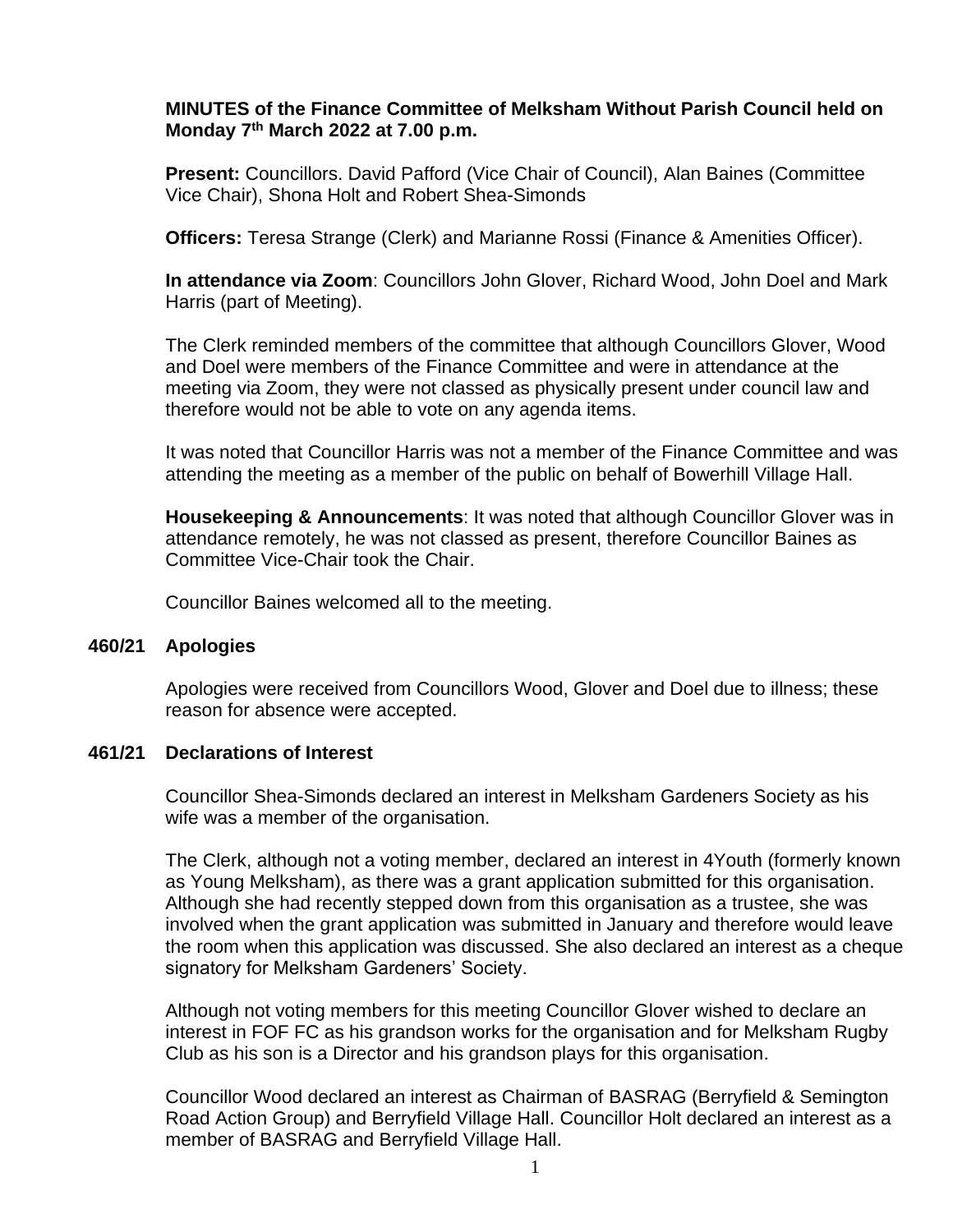### **462/21 Dispensation Requests for this Meeting**

None.

## **463/21 Public Participation**

No members on Zoom wished to speak during public participation.

### **464/21 Grant Aid:**

# **a) To note current Grant Aid policy**

Members noted the current Grant Aid Policy. Councillor Baines drew members' attention to Clause 1 of the policy which states that applications must be from organisations either based within the parish, or outside if it can be proved that they assist/benefit residents of Melksham Without. Members needed to be mindful of this when applications were being considered. He noted that some applications received made reference to the Melksham area, but didn't specify the relevance to the parish directly, so members needed to be careful when considering these applications. He also reminded members that as part of the grant application submission accounts were required.

Councillor Baines highlighted that due to current legislation the council were unable to fund church buildings.

The Clerk highlighted that she would like to draw members' attention to Clause 5 regarding applications from schools and PTAs as there was an application received from a learning provider and would highlight this when members were discussing this application.

### **b) To note budget provision for Grant Aid 2022/23**

The committee noted the following budget provisions for 2022/23 grant aid:

| Section 137 grants                      |   | £15,000 |
|-----------------------------------------|---|---------|
| Section 144 grants (Tourism)            |   | 800     |
| Section 133 grants (Village Halls)      |   | £15,000 |
| <b>Total</b>                            |   | £30,800 |
|                                         |   |         |
| Community project/match funding Reserve | E | 765     |

The Clerk clarified with members that since January 2022 the council had the General Power of Competence which meant that the council does not need to list out each legal power that grants were provided under any more, this has to be done in the past as there was a maximum spend limit per elector against s137 of the Local Government Act 1972 therefore this figure needed to be identifiable so that the council could ensure that this was not breached. The officers had still identified the different legal powers against different grant headings as that was how the budget had been identified and was still a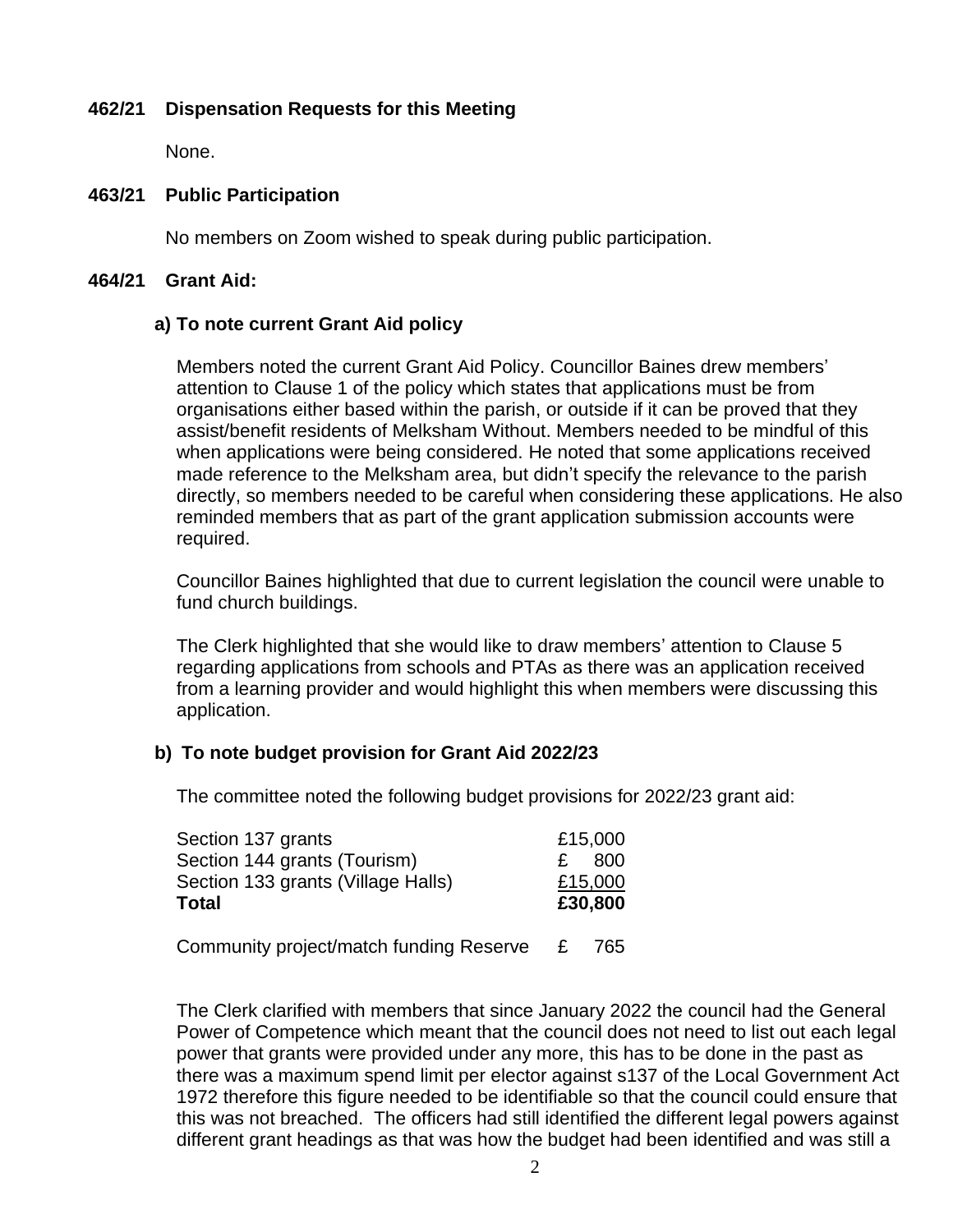useful way of breaking them down into sub sections. It was felt by members that these separate sections should continue to be left in this format in case the council were no longer eligible for the General Power of Competence in the future.

### **c) To consider allocating some funding towards Platinum Jubilee events/commemorations**

Members considered whether they should award funding towards Platinum Jubilee events. The Clerk advised members that there was £765 in the Community Projects/Match Funding Reserve which could be used for such applications. Members felt that no funding should be allocated for these events due to the fact that the council have received a large number of requests for funding from organisations that undertake services in the local community, so there was a much greater need for these funds to be allocated to these organisations. Councillor Holt queried whether there had been a deadline set for these applications, the Clerk advised that there wasn't as the council were only just receiving requests for these, but the normal grant application deadline was the 31<sup>st</sup> January. Members felt that as this deadline had passed no applications should be accepted therefore the Clerk should write back to all applicants to say that the council are no longer accepting applications for Jubilee events as the grant deadline has now passed.

**Recommendation:** The council do not allocate funding towards Platinum Jubilee events/commemorations as the deadline for grant applications has closed.

# **d) To consider Grant Aid applications for 2022/23**

Councillor Baines reported that the council had received 47 applications for grant aid with requests totalling to £51,935.00.

**Recommendation 1:** The Council reserve amounts to the following organisation pending accounts:

**35. Shaw and Whitley Connect:** If satisfactory accounts are received the council to award this organisation £250.00.

**Recommendation 2:** The Council do not award Grants to the following organisations for the following reasons:

**11. Girl Guiding UK:** It was noted that the parish council awarded this organisation grant funding for the same trip in the 2020/21 financial year. It was understood that due to covid this trip had been postponed with it being rescheduled for this year.

Members considered whether more funding should be awarded to this organisation for the same trip, taking into consideration that the money was awarded to them two years ago and acknowledging that costs may have gone up during this time. It was also noted that accounts were not provided with this application which seemed to be an ongoing issue with this organisation. It was taken into account that this was a stipulation in the grant aid policy, so these should have been received by now. Members felt that due to the fact that accounts had not been submitted which was clearly stated in the grant aid policy, no grant award should be given.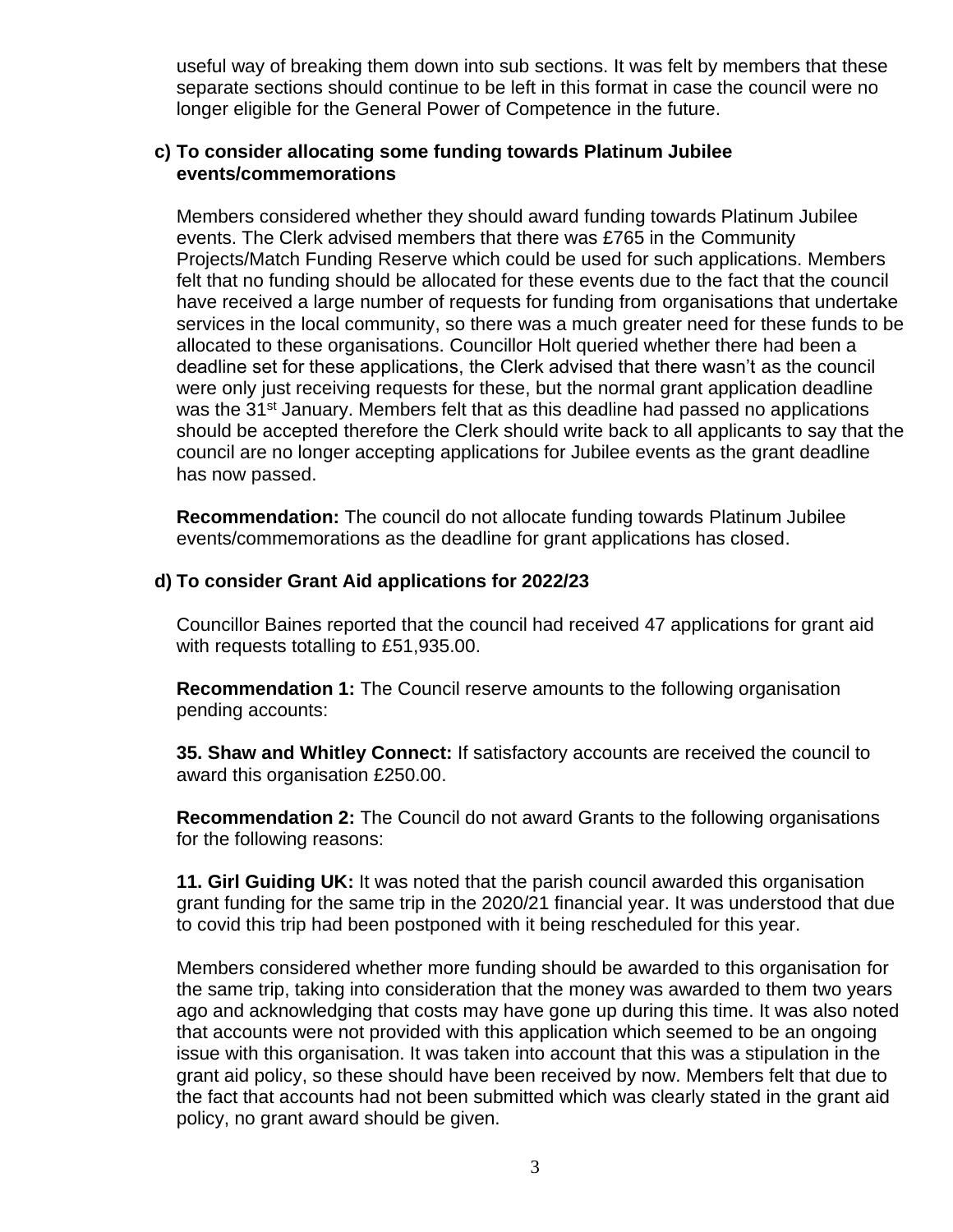**12. FOF FC:** While members were delighted to see that FOF FC were doing well and giving many opportunities to so many young children, this was a commercial organisation who were in a position to make money through the various services that they provide. Members felt that the council already provide and maintain the facilities that this organisation use and have spent money improving the pitches while this organisation has been able to undertake their activities on the field.

The Clerk advised members that she understood that FOF FC were the team that played the matches which was more of a community strand of the organisation, the same as an adult league team, whereas the training sessions and large events was the commercial side of the business. She explained that what she was unclear about was whether the money for the goal posts, which has been applied for in this application, was also going to be used when undertaking training sessions which would be the commercial side of the organisation. It was also highlighted that when an adult pub team need to purchase new equipment this would come out of the subs that they receive from the players on match days, not grant funding from the parish council. Members felt that there was a very blurred distinction between the football club and the organisation, which was able to obtain funding through chargeable events.

It was also noted that no accounts had been submitted with this application which was the same issue as last year. The Finance & Amenities Officer advised members that when FOF FC submitted their application they explained that their accounts were not available. Whilst appreciating this, member felt that they have had adequate time to submit them and the application clearly states that accounts are expected, and taking into consideration that this was the same issue as last year (albeit their first year), no grant should be awarded to this organisation.

**25. Wiltshire Citizens Advice:** Members did not wish to award a grant to this organisation due to the large amount of funds available in their accounts.

**26. Wiltshire Search and Rescue:** Members were not minded to support this application due to the fact that there were very few areas that appear to be in the parish of Melksham Without that have been highlighted as requiring this organisation's assistance in the last couple of years.

**27. Carer Support Wiltshire:** Due to the large amount of funds available in the accounts members did not feel that it was appropriate to award a grant to this organisation.

**31. Melksham Sixty Plus Club:** Members could not identify within the grant application how this organisation assists residents of the parish; therefore, this is not in line with Clause 1 of the grant aid policy which states that 'organisations must prove that they assist residents living in the parish.' As this application does not meet the grant aid criteria, no grant should be awarded to this organisation.

**33. Proud Melksham:** Members acknowledged that this was an event that was being held in the town with a venue that was already being provided free of charge, it was felt that this event may attract many people attending from different parishes around the area and was deemed not appropriate for the council to provide finances for the entertainer.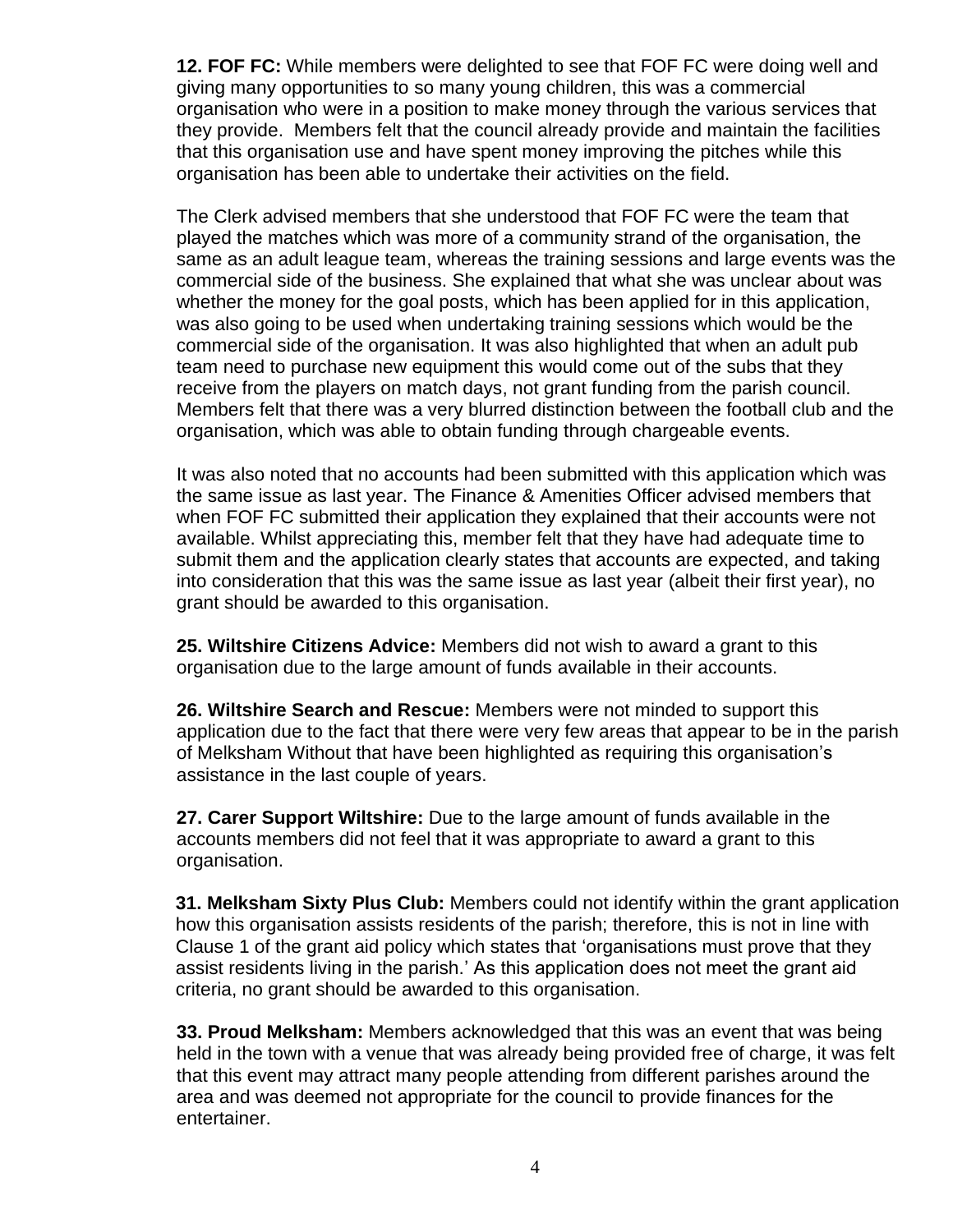Whilst the parish council support this cause, members felt that it wasn't appropriate for the council to subsidise the entertainment for this event, therefore no grant should be awarded. The council wish to advise this organisation that if they were minded to hold this event in the parish in the future, their application would be considered.

**34. Friends of Shurnhold Fields:** Members felt that this application was not appropriate due to the fact that Shurnhold Fields was funded jointly between the Parish Council and Melksham Town Council on a 50% split. As this application was requesting funding for the whole amount it was felt that this application should be rejected and either needed to be presented to the Shurnhold Fields working group for consideration or other sources of grant funding needed to be obtained.

Members felt that Shurnhold Fields needed to be set up in the same way as village halls and other community groups, so that they were self-sufficient and only come to the two councils for funding when it cannot be obtained from other means. The council therefore do not award any grant funding to Shurnhold Fields.

**Recommendation 3:** The Council award grants to the following organisations

*19.33pm The Clerk left the meeting while the application for 4Youth was being discussed.* 

|                           | <b>ORGANISATION</b>                             | Awarding in<br>2022/23 |  |  |
|---------------------------|-------------------------------------------------|------------------------|--|--|
| 1                         | <b>Bowerhill Village Hall Trust</b>             | £5,000                 |  |  |
| $\mathbf{2}$              | Shaw Hill Playing Field and Village Hall        | £7,000                 |  |  |
| 3                         | <b>Berryfield Village Hall</b>                  | £500                   |  |  |
| 4                         | <b>Whitley Reading Rooms</b>                    | £1,700                 |  |  |
|                           | £14,200                                         |                        |  |  |
| <b>SECTION 137 GRANTS</b> |                                                 |                        |  |  |
| 5                         | <b>Bowerhill Residents Action Group (BRAG)</b>  | £450                   |  |  |
| 6                         | Berryfield & Semington Rd Action Group (BASRAG) | £500                   |  |  |
| $\overline{7}$            | <b>Community Action Whitley Shaw (CAWS)</b>     | £500                   |  |  |
|                           | £1,450                                          |                        |  |  |
| 8                         | <b>1st Bowerhill Scout Group</b>                | £250                   |  |  |
| 9                         | 4Youth (South West) - formerly Young Melksham   | £2,800                 |  |  |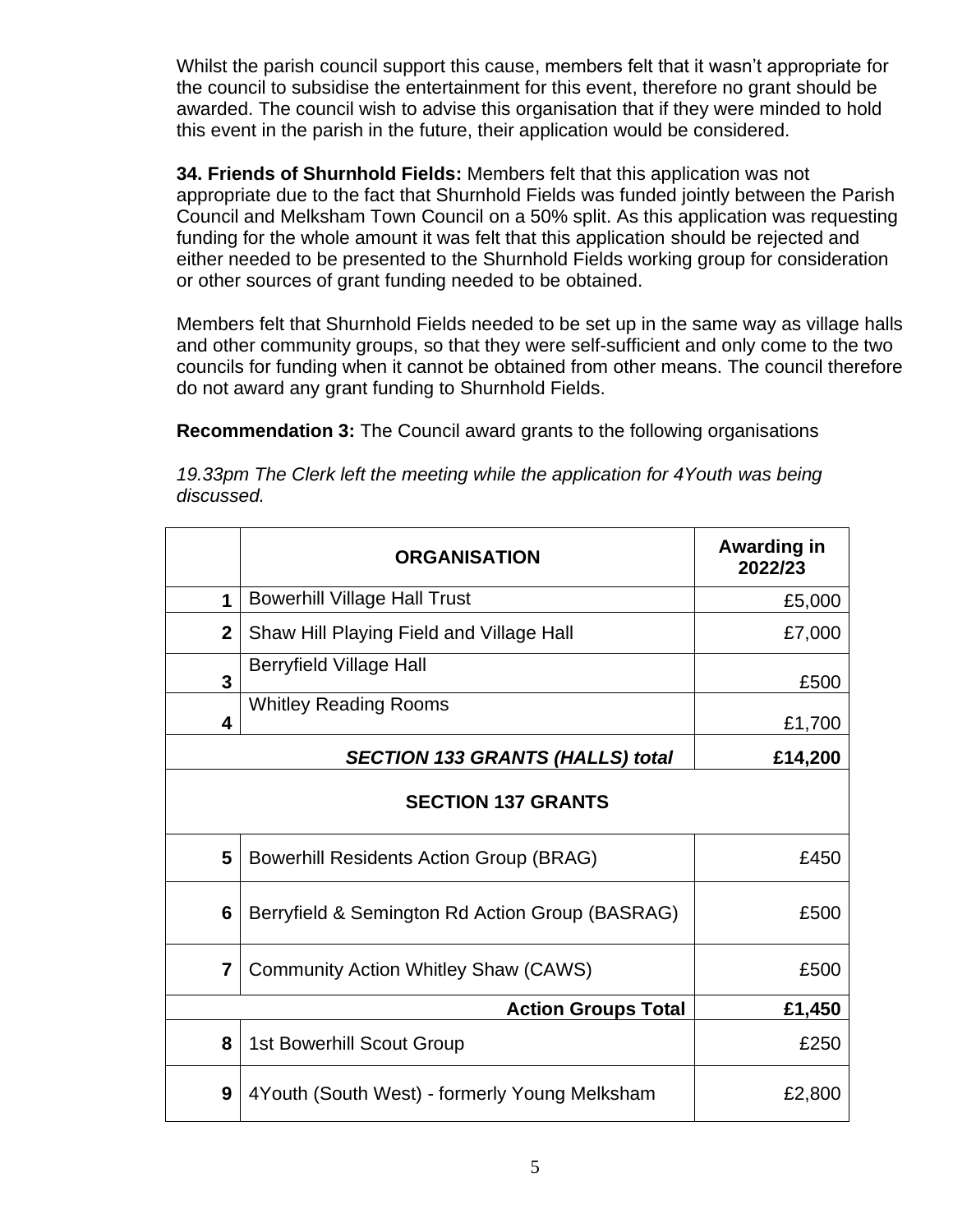| 10 | 2385 (Melksham) Squadron ATC                | £350                      |
|----|---------------------------------------------|---------------------------|
|    | <b>Youth Total</b>                          | £3,400                    |
|    | <b>Group Five</b>                           |                           |
| 13 | <b>Melksham PHAB Club</b>                   | £400                      |
| 14 |                                             | £250                      |
| 15 | <b>Melksham Read Easy</b>                   | £250                      |
| 16 | <b>Wiltshire Mind</b>                       | £300                      |
| 17 | <b>Wiltshire Sight</b>                      | £350                      |
| 18 | <b>Wiltshire Air Ambulance</b>              | £500                      |
| 19 | <b>HELP Counselling Services</b>            | £200                      |
| 20 | <b>Life Education Centres Ltd Wiltshire</b> | £300                      |
| 21 | <b>Splitz Support Service</b>               | £500                      |
| 22 | <b>Melksham Community Money Advice</b>      | £200                      |
| 23 | Age UK Wiltshire                            | £200                      |
| 24 | <b>Stepping Stones.</b>                     | £200                      |
| 28 | <b>Alzheimer's Support</b>                  | £200                      |
| 29 | Age Friendly Melksham CIC                   | £200                      |
|    | <b>Support Groups Total</b>                 | £4,050                    |
| 30 | <b>Melksham Food &amp; River Festival</b>   | £200                      |
| 32 | Shaw & Whitley Community Hub Itd            | £250                      |
|    | <b>Community Total</b>                      | £450                      |
|    | Shaw & Whitley Connect                      | £250- Reserved<br>pending |
| 35 |                                             | <i>accounts</i>           |
|    | <b>Community Info Total</b>                 | £250                      |
| 36 | <b>TransWilts CIC</b>                       | £2,000                    |
|    | <b>Transport Total</b>                      | £2,000                    |
| 37 | AFC Melksham (Disabled)                     | £300                      |
| 38 | <b>Melksham Free Dining</b>                 | £100                      |
| 39 | <b>Melksham Gardeners' Society</b>          | £200                      |
| 40 | <b>Melksham Amateur Swimming Club</b>       | £250                      |
| 41 | Shaw & Whitley Friendship Club              | £400                      |
| 42 | Shaw & Whitley Garden Club                  | £150                      |
| 43 | <b>Melksham Cricket Club</b>                | £200                      |
| 44 | Melksham WI                                 | £100                      |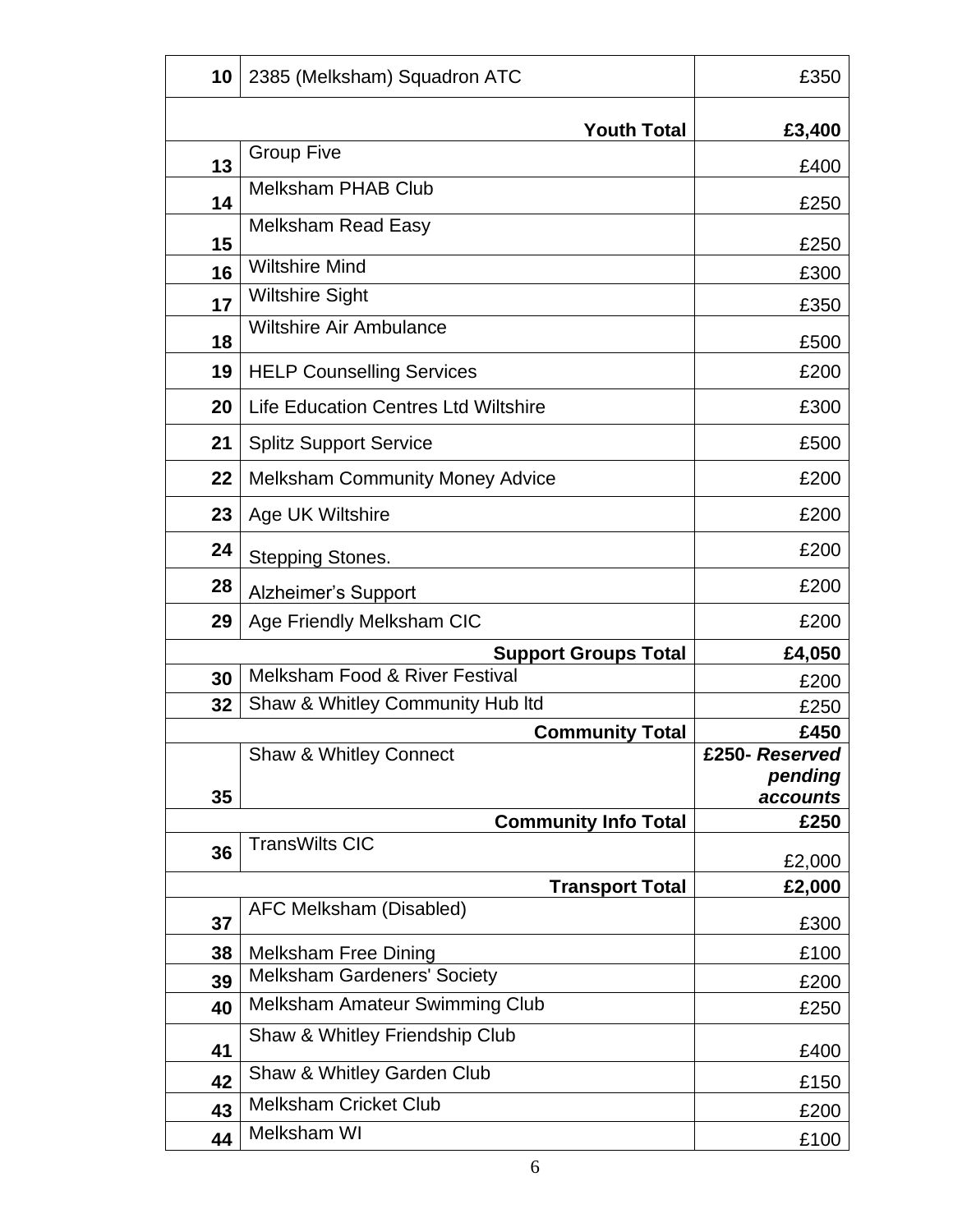| 45                                  | Wiltshire Youth Canoe Club (WYCC)          | £500    |  |  |
|-------------------------------------|--------------------------------------------|---------|--|--|
| 46                                  | <b>Melksham Rugby Club</b>                 | £300    |  |  |
|                                     | <b>Clubs Total</b>                         | £2,500  |  |  |
|                                     | <b>Section 137 GRANTS Total</b>            | £14,100 |  |  |
| <b>SECTION 144 GRANTS (TOURISM)</b> |                                            |         |  |  |
| 47                                  | <b>Melksham Tourist Information Centre</b> | £600    |  |  |
|                                     | <b>SECTION 144 GRANTS (TOURISM)</b>        | £600    |  |  |
|                                     |                                            |         |  |  |
|                                     | <b>Grand Total</b>                         | £28,900 |  |  |

The Clerk drew member's attention, for due diligence, to the fact that Berryfield Village Hall was due to be demolished in the Autumn of this year, once the new village hall was built and queried whether members wished to suggest in the grant award letter that funds left over from the grant should be transferred to the new Berryfield Village Hall. Members agreed that this should be included in the letter to Berryfield Village Hall.

The Clerk drew member's attention to Clause 5 of the grant aid policy whilst members were discussing the grant application submitted from the Life Education Centre. The Clerk explained that parish council's do not have powers to act, or to provide funding, for things that are already provided for under statutory legislation or funding, therefore the parish council cannot legally provide a grant for something that is in the school curriculum. This had been clarified before for this organisation and a grant given in the past as considered not in the curriculum. The Clause in the Grant policy was worded differently and stated that grants could only be considered from schools or PTAs for noneducational purposes; but this organisation was neither. It was noted that this application was for activities educating children on health and wellbeing, therefore a grant can be awarded.

The Clerk explained that the Wiltshire Youth Canoe Club had only spotted that the parish council were open for grant applications through social media and it was their first time applying. Members wished to suggest to the Wiltshire Youth Canoe Club in their grant award letter that they could apply for additional grant funding from Melksham Town Council and the Area Board.

### **e) To consider Platinum Jubilee funding applications**

It was noted that there had been one application received for Platinum Jubilee funding from Shaw Village Hall for a flag pole. As discussed under agenda item 5c members did not wish to allocate any additional grant funding towards the Jubilee and as this application was received after the grant aid deadline of 31<sup>st</sup> January, this application was therefore rejected.

**Recommendation:** To not award Shaw Village Hall any funding towards a flag pole for the Platinum Jubilee event due to this application being received after the council's grant aid deadline of 31<sup>st</sup> January,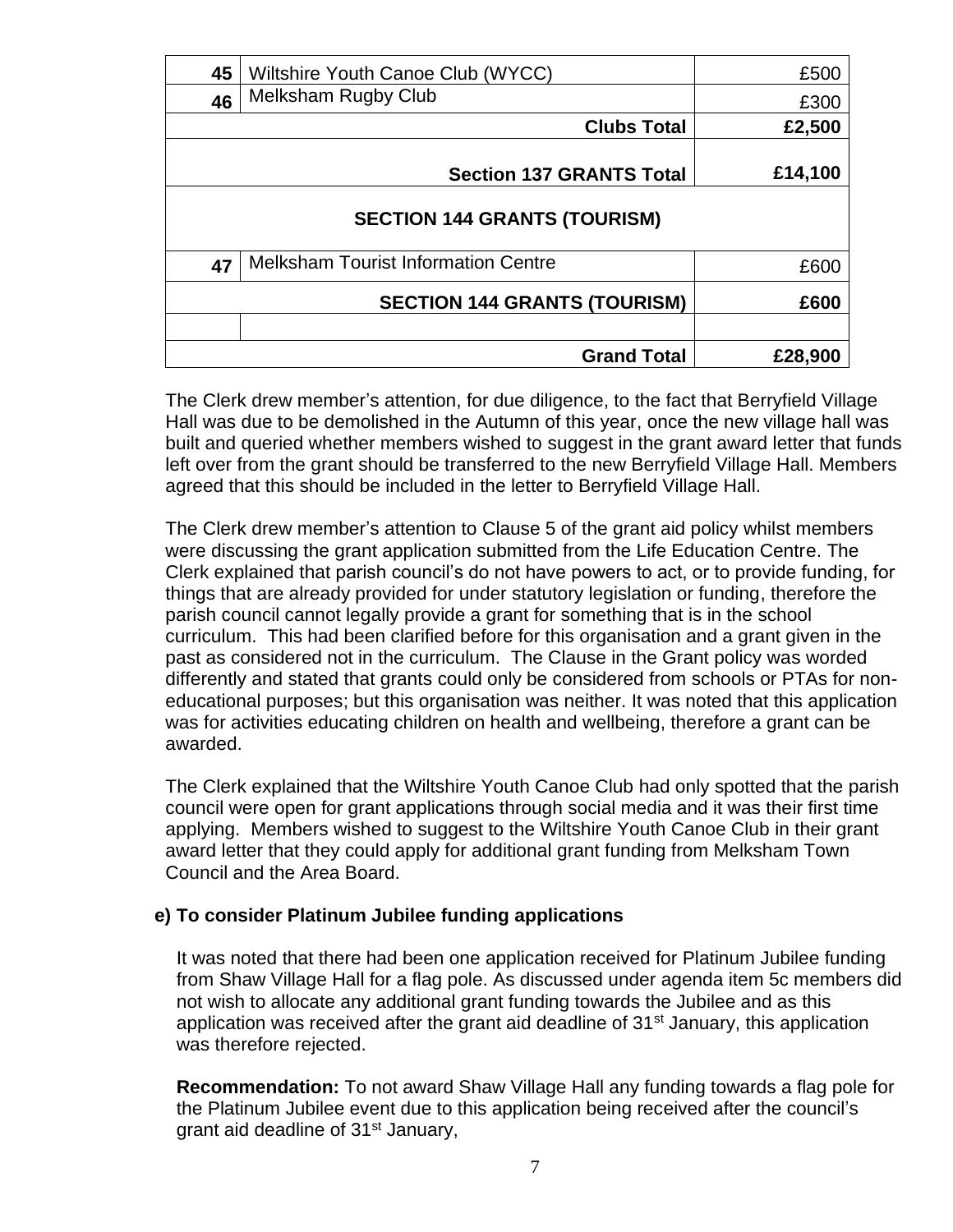### **465/21 Audit:**

### **a) To receive verbal update following 2nd Internal Audit visit (24th Feb) for 2021/22**

The Clerk reported that the 2<sup>nd</sup> internal audit for year-end had recently been undertaken. This was due to the auditor wishing to get as much of the audit done as possible before year end in case of any other Covid restrictions being imposed. The Clerk explained that in the last financial year, audits had to be done remotely due to the restrictions in place at the time which was a lot more time consuming with officers scanning and emailing the required records.

The Clerk advised that one of the things highlighted in the audit was that in accordance with the Local Authorities (Members' Allowances) (England) Regulations 2003 the council must publish the Chairman's allowance amount, which has now been published on the website.

Secondly, the council need to make sure that they include an up-to-date work in progress value on the asset register for the new Berryfield Village Hall. The Clerk advised that the third valuation for the hall was scheduled for the 30<sup>th</sup> March, so this was perfect timing for year end.

The Clerk explained that she had asked for some advice from the auditor with regards to the council claiming back its VAT for the Village Hall, as the management committee was not currently in place. She explained that the council was still allowed to do this as VAT was only attributable if the council made the village hall a commercial venue instead of leasing it to a management committee on a peppercorn rent. She explained that even if no one came forward for the new management committee the councillors could become trustees, as long as it was clearly identified that it was a different organisation.

The Clerk advised that the auditor was due to look over the final figures once the council's year end closedown was completed and would then submit his final report.

### **b) To appoint Internal Auditor for 2022/23**

The Clerk explained that when the council was looking to appoint an auditor for the current financial year it was queried whether the council should change from time to time so that there was a fresh pair of eyes undertaking the work. She advised that due to the council already being in the financial year it was felt at the time that the council should continue with the current auditor and consider changing for the 2022/23 financial year. Officers have obtained quotes for three auditors including the council's current one.

The Clerk advised that as per the JPAG (Joint Panel on Accountability and Governance) guide there was no requirement for the council to rotate auditors, but this should be reviewed every year with regard to personal independence, financial independence and professional independence. Councillor Baines highlighted that the council needed to make sure that any firm appointed was firstly a suitable firm to be considered and secondly independent to the council and parish. The Council should also ensure that any auditor is competent.